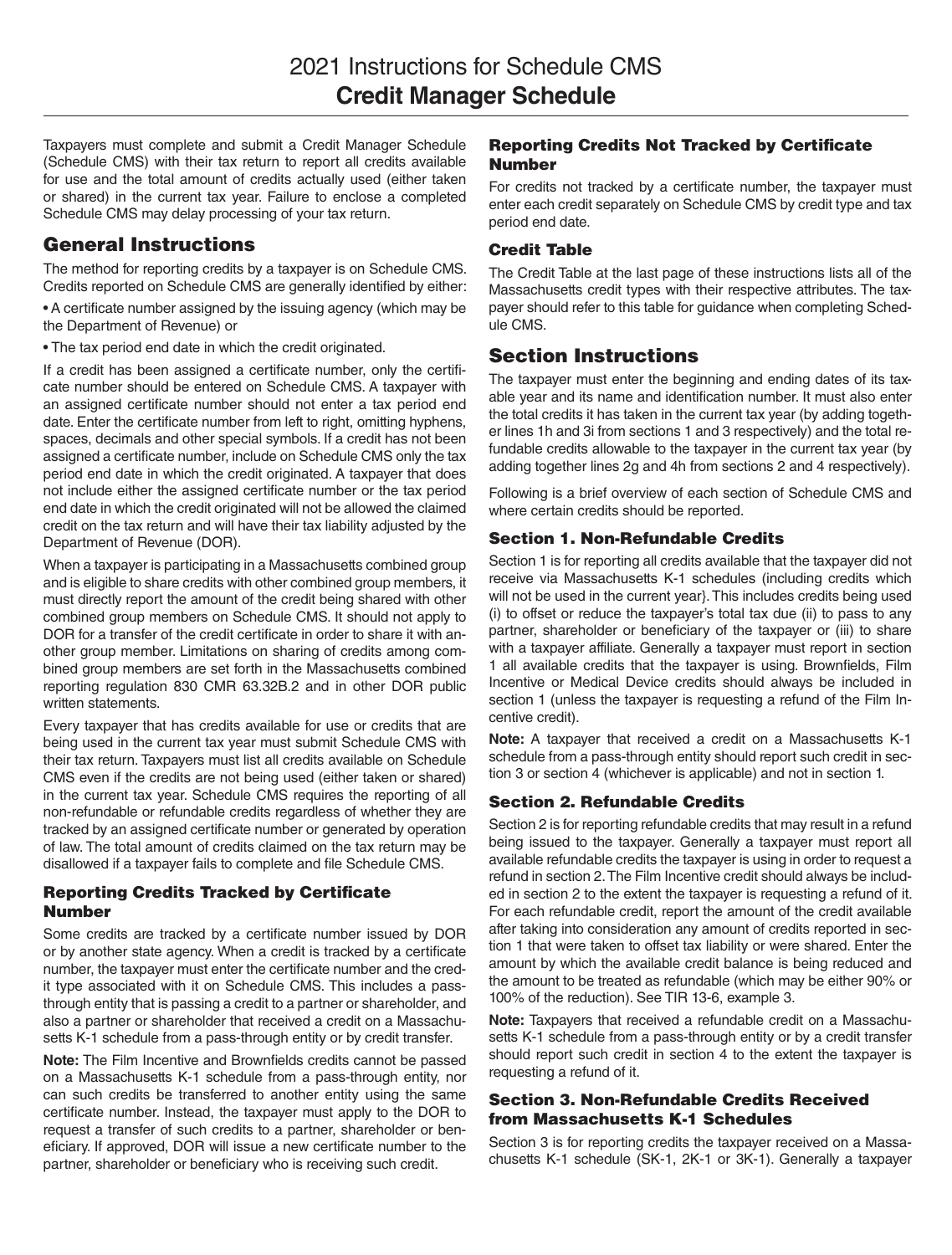must report in section 3 all available credits received on a Massachusetts K-1 schedule from a pass-through entity that the taxpayer is using (i) to offset or reduce the taxpayer's total tax due (ii) to pass to any partner, shareholder or beneficiary of the taxpayer or (iii) to share with taxpayer affiliates.

**Note:** The Brownfields, Film Incentive or Medical Device credits should never be included in section 3. These credits are issued new certificate numbers from DOR when they are received from a passthrough entity or by a credit transfer. These credits should always be reported in section 1 unless the taxpayer is requesting a refund of the Film Incentive credit.

### Section 4. Refundable Credits Received from Massachusetts K-1 Schedules

Section 4 is for reporting credits that are received on a Massachusetts K-1 schedule and may result in a refund to the taxpayer. Generally a taxpayer must report in section 4 all available refundable credits received on a Massachusetts K-1 schedule for which the taxpayer is requesting a refund. For each refundable credit, report the amount of the credit available after accounting for any amount of credits used to offset tax liability or shared as reported in section 3. Enter the amount by which the available credit balance is being reduced and the amount to be treated as a refundable credit (which may be either 90% or 100% of the reduction). See TIR 13-6, example 3.

**Note:** Do not report the Film Incentive credit in section 4. These credits are issued new certificate numbers from DOR when they are received from a pass-through entity or by a credit transfer. If the taxpayer is requesting a Film Incentive credit refund it should be reported in section 2.

#### Online Examples

DOR is compiling examples demonstrating the reporting of credits on Schedule CMS and will make them available at online at mass. gov/dor.